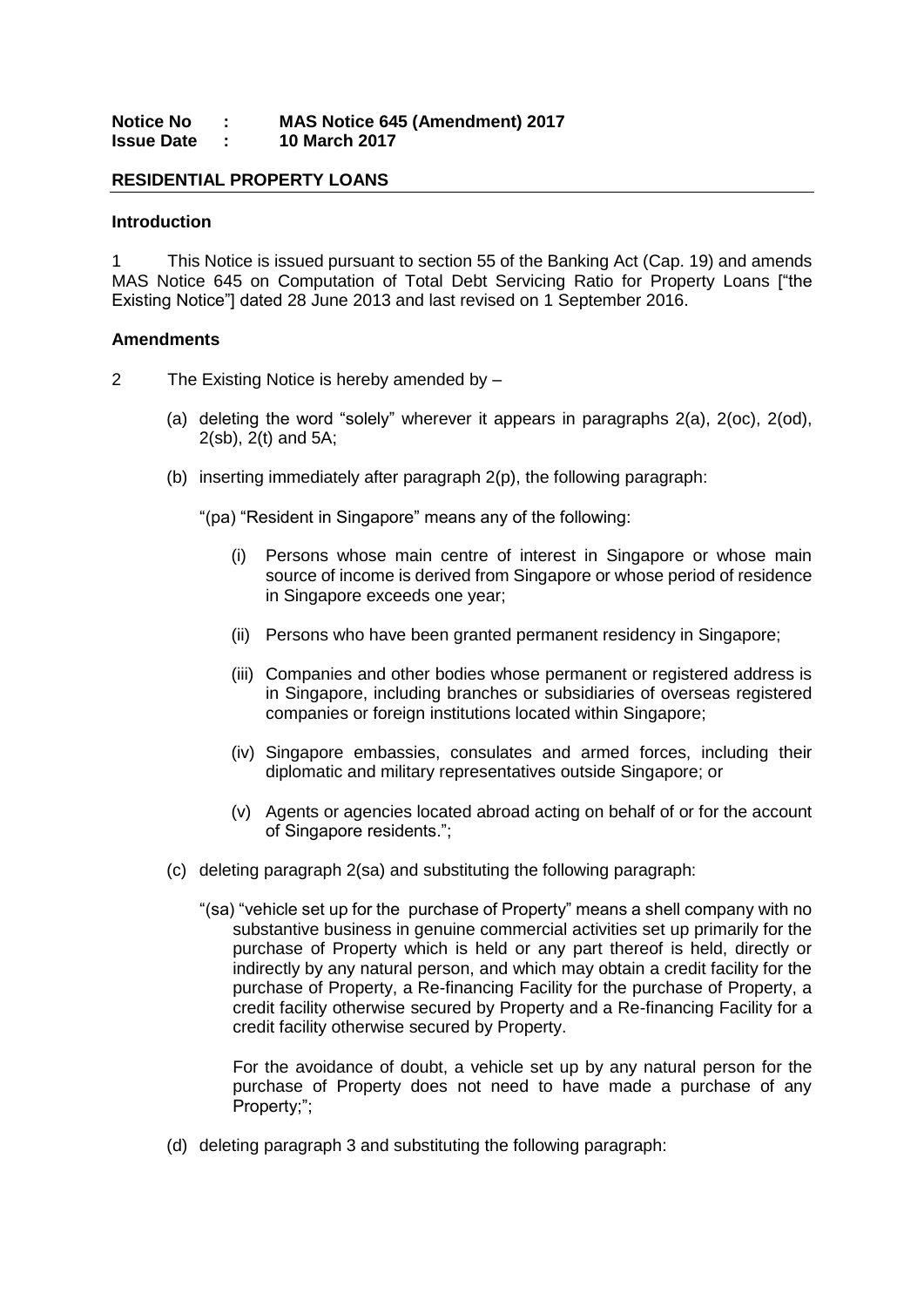- "3. Subject to paragraph 4, a bank shall compute the total debt servicing ratio of a Borrower who is applying for –
	- (a) any credit facility for the purchase of Property;
	- (b) any Re-financing Facility for the purchase of Property except where
		- (i) the Property is a Residential Property for the occupation of one or more persons which shall include the Borrower; or
		- (ii) in any other case, where the Borrower  $-$ 
			- (A) makes a capital repayment under the credit facility which the Borrower is re-financing; and
				- (I) the interest rate formulation<sup>1</sup> under the Re-financing Facility is the same as that under the credit facility which the Borrower is re-financing; and
				- (II) there is no increase in tenure under the Re-financing Facility; or
			- (B) applies to reduce the tenure under the Re-financing Facility and the interest rate formulation under the Re-financing Facility is the same as that under the credit facility which the Borrower is re-financing; or
			- (C) commits to a Debt Reduction Plan at the time of application of the Re-financing Facility;
	- (c) any credit facility otherwise secured by Property except where the aggregate of –
		- (i) the amount to be granted under the credit facility; and
		- (ii) the balance outstanding under any other credit facility or Refinancing Facility granted by any person:
			- (A) for the purchase of that Property; or
			- (B) otherwise secured by that Property,

does not exceed 50% of the current market valuation of the Property; and

- (d) any Re-financing Facility for a credit facility otherwise secured by Property except where –
	- (i) the Borrower makes a capital repayment under the credit facility which the Borrower is re-financing; and
		- (A) the interest rate formulation under the Re-financing Facility is the same as that under the credit facility which the Borrower is re-financing; and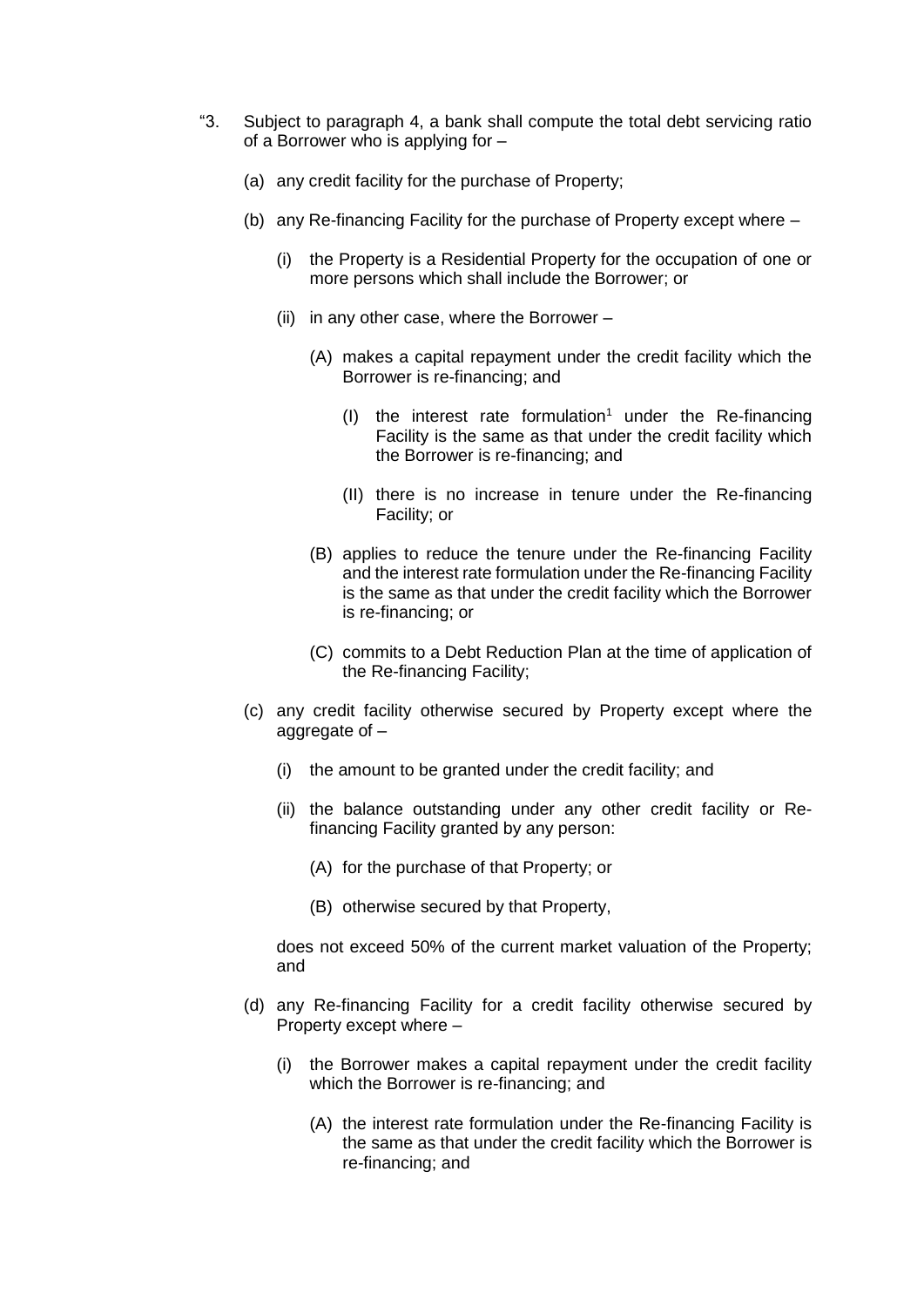- (B) there is no increase in the tenure under the Re-financing Facility; or
- (ii) the Borrower applies to reduce the tenure under the Re-financing Facility and the interest rate formulation under the Re-financing Facility is the same as that under the credit facility which the Borrower is re-financing; or
- (iii) the Borrower commits to a Debt Reduction Plan at the time of application of the Re-financing Facility; or
- (iv) the aggregate of
	- (A) the amount to be granted under the Re-financing Facility; and
	- (B) the balance outstanding under any other credit facility or Refinancing Facility granted by any person:
		- (I) for the purchase of that Property; or
		- (II) otherwise secured by that Property,

does not exceed 50% of the current market valuation of the Property,

in accordance with the following formula:

monthly total debt obligations<br>gross monthly income<br>x 100%

<sup>1</sup> For example, a Borrower's credit facility for the purchase of Property has the following interest rate formulation:

Years 1 to 3: Fixed rate of X% Year 4 onwards: Singapore Interbank Offered Rate (SIBOR) + Y%

The interest rate formulation under the Re-financing Facility shall not be considered the same if there is a change in X%; Y%; or the reference rate is changed from SIBOR to another type of reference rate such as the Singapore Swap Offer Rate (SOR). A change in the value of SIBOR itself would not be considered as a change in interest rate formulation.

For the avoidance of doubt, where a Borrower's credit facility is reset using the same interest rate formulation, this shall also be considered a change in the interest rate formulation. Using the example above, it is considered a change in the interest rate formulation when the credit facility is reset, for instance at the end of Year 3, to:

Years 4 to 6: Fixed rate of X% Year 7 onwards: SIBOR + Y%.

- (e) deleting paragraph 7 and substituting the following paragraph:
	- "7. Paragraph 6 shall only apply to an application made for the following:
		- (a) any credit facility for the purchase of Property where the Property is a HDB Flat, the date on which the option to purchase was granted or where there is no option to purchase, the date of the sale and purchase agreement, is on or after 12 January 2013;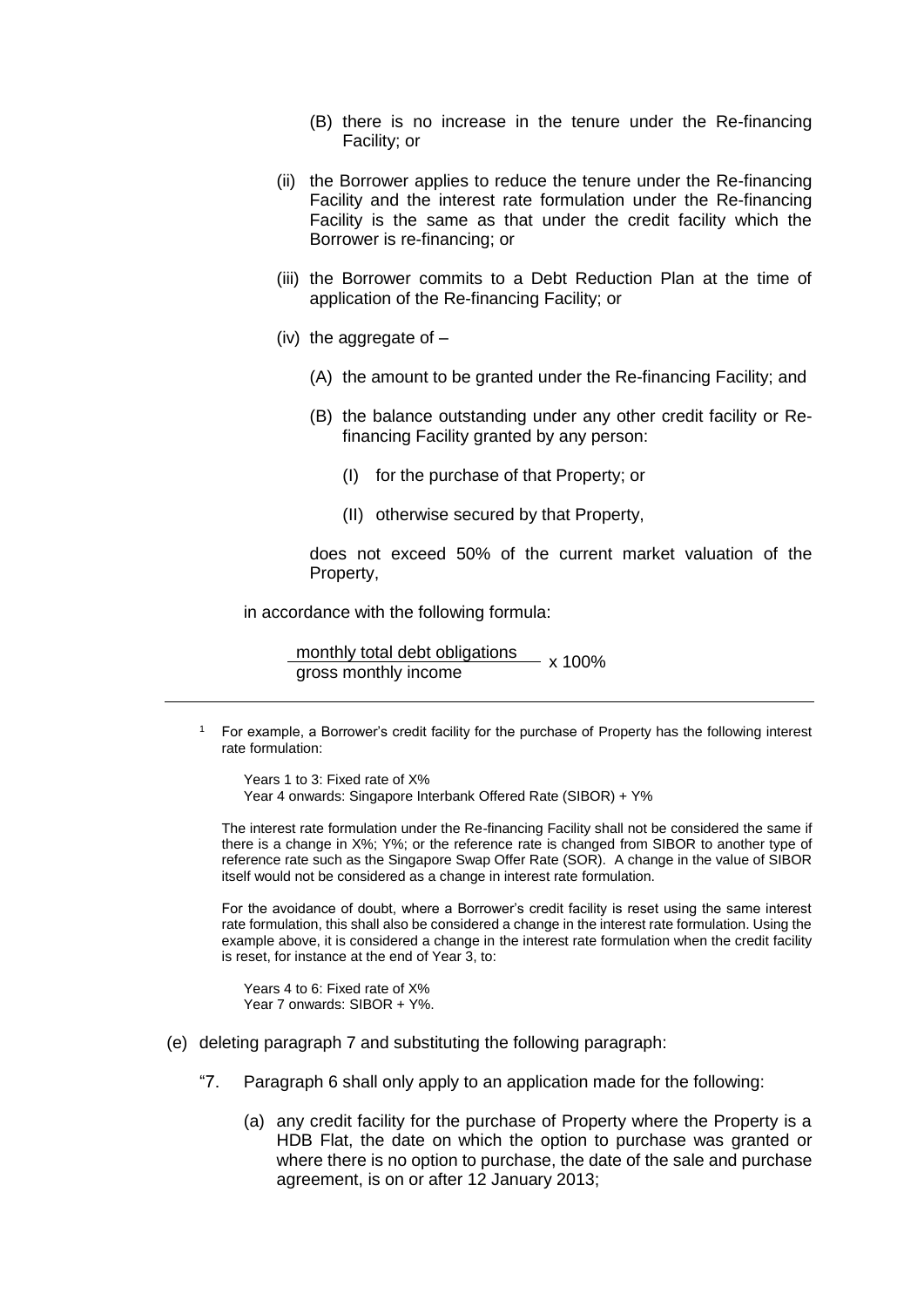- (b) any Re-financing Facility for the purchase of Property where
	- (i) the Property is a HDB Flat; and
	- (ii) the Borrower is not an occupant of the Property,

except where the Borrower –

- (A) makes a capital repayment under the credit facility which the Borrower is re-financing; and
	- (I) the interest rate formulation under the Re-financing Facility is the same as that under the credit facility which the Borrower is re-financing; and
	- (II) there is no increase in tenure under the Re-financing Facility; or
- (B) applies to reduce the tenure under the Re-financing Facility and the interest rate formulation under the Re-financing Facility is the same as that under the credit facility which the Borrower is re-financing; or
- (C) commits to a Debt Reduction Plan at the time of application of the Re-financing Facility;
- (c) any credit facility for the purchase of Property where the Property is an EC purchased directly from a Property Developer, the date on which the option to purchase was granted or where there is no option to purchase, the date of the sale and purchase agreement, is on or after 10 December 2013; and
- (d) any Re-financing Facility for the purchase of Property where
	- (i) the Property is an EC purchased directly from a Property Developer;
	- (ii) the Property is still within the minimum occupation period; and
	- (iii) the Borrower is not an occupant of the Property,

except where the Borrower –

- (A) makes a capital repayment under the credit facility which the Borrower is re-financing; and
	- (I) the interest rate formulation under the Re-financing Facility is the same as that under the credit facility which the Borrower is re-financing; and
	- (II) there is no increase in tenure under the Re-financing Facility; or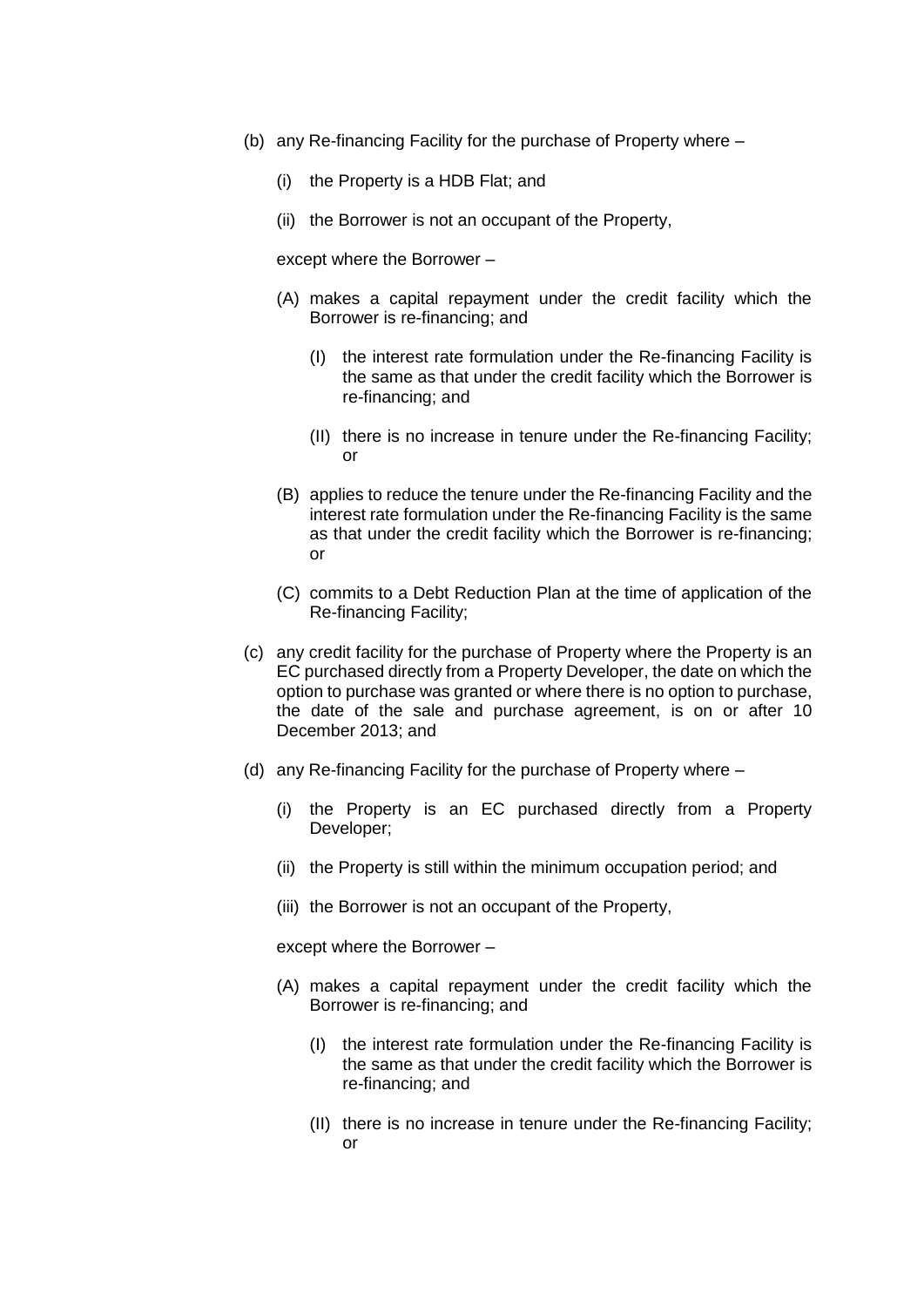- (B) applies to reduce the tenure under the Re-financial Facility and the interest rate formulation under the Re-financing Facility is the same as that under the credit facility which the Borrower is re-financing; or
- (C) commits to a Debt Reduction Plan at the time of application of the Re-financing Facility.";
- (f) deleting paragraph 21A and substituting the following paragraph:
	- "21A. Where a Borrower applies for a credit facility for the purchase of Property or a credit facility otherwise secured by Property, a bank shall conduct due diligence to ascertain if the Borrower is a vehicle set up for the purchase of Property*.*";
- (g) inserting immediately after paragraph 21A, the following paragraphs:

## "**Fully Amortising Straight Line Repayment Schedule**

- 21B. Subject to paragraph 21C, a bank shall not grant to any Borrower–
	- (a) any credit facility for the purchase of Property;
	- (b) any Re-financing Facility for the purchase of Property;
	- (c) any credit facility otherwise secured by Property; or
	- (d) any Re-financing Facility for a credit facility otherwise secured by Property,

where such Property is a Residential Property and the amount granted under the credit facility or Re-financing Facility, as the case may be, is not on a fully amortising straight line repayment schedule for the tenure of the credit facility or Re-financing Facility.

- 21C. Paragraph 21B shall not apply where
	- (a) the Borrower is not:
		- (i) a citizen of Singapore; or
		- (ii) a Resident in Singapore; and
	- (b) the Residential Property is located outside Singapore.
- 21D. Where the credit facility is granted to joint Borrowers, all the Borrowers shall satisfy the requirement in paragraph 21C."; and
- (h) deleting paragraph 22 and substituting the following paragraph:
	- "22. Paragraphs 3, 6 and 21B shall not apply to:
		- (a) a Bridging Loan; or